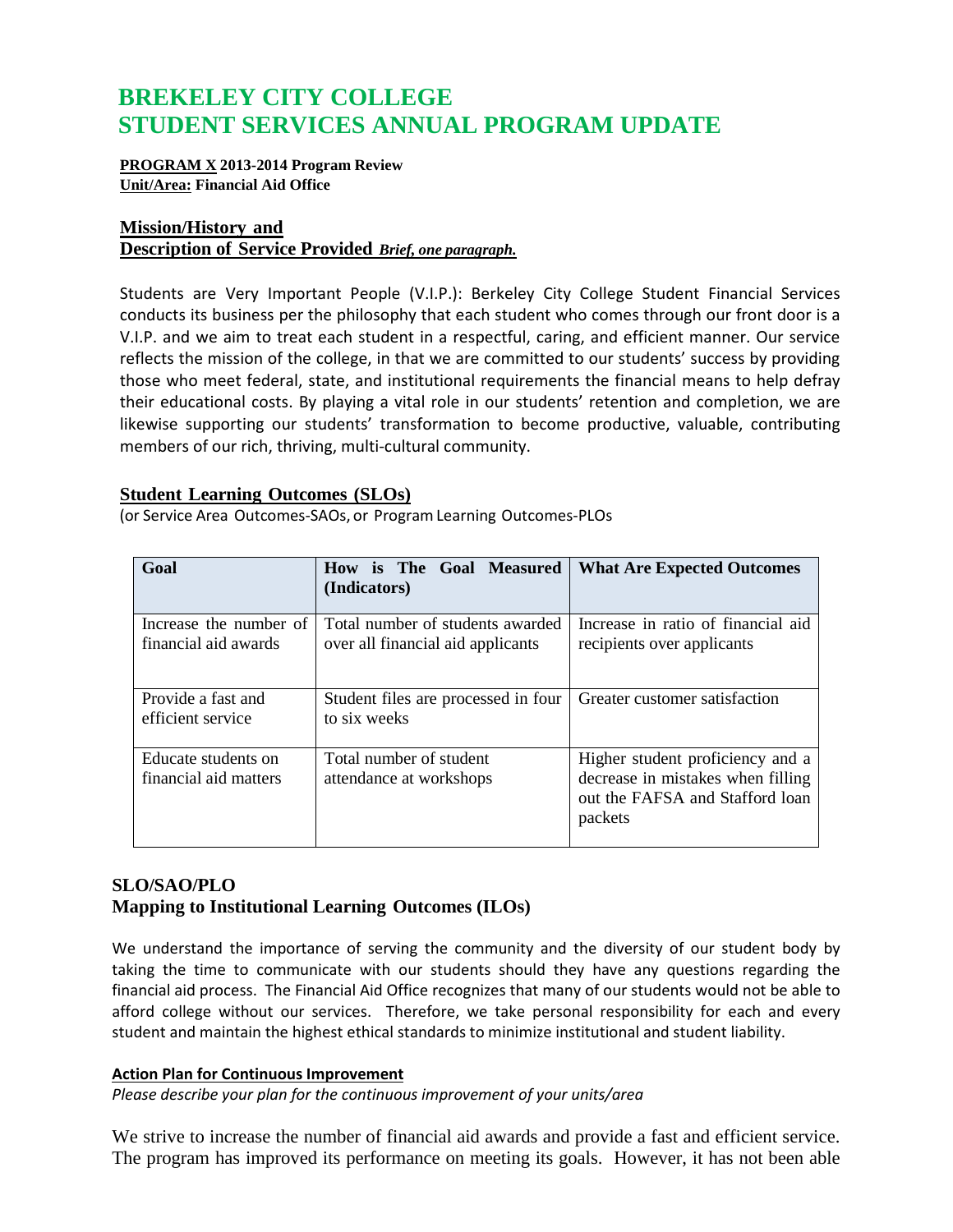to provide its ideal service due to understaffing. The financial aid department has gained stability after having to deal with system and administrative changes. We now have a consistent and organized work flow that has allowed us to improve our service, especially in the areas of waiting time for processing and disbursement. Every week we have financial aid disbursements, which indicate that we are, undoubtedly, moving towards the right direction. In regards to our third goal, "educate students on financial aid matters". We also conduct Stafford loan workshops and have seen an increase in attendance from prior years. Students who attend the workshop are more successful in submitting their loan packets without errors and have a clearer understanding of the Federal Stafford loan process than students who do not attend the loan workshops. In addition, students who attend the Financial Aid workshop are more likely to complete their FAFSA application error free because of the information they gain by attending the workshop. We will continue to conduct more financial aid workshops to increase the awareness of eligibility for financial aid in order to increase the amount of recipients who receive the BOGFW and Pell Grants.

# **II. ASSESSMENT, EVALUATION AND PLANNING**

## **Quantitative Assessments**

*Include service area data such as number of students served by your unit/area. Include data and recommendationsfrom program review. Include data used to assess your SLO/SAO/PLOs.*

Compared to the 2011-12 academic year, the total number of Pell grant recipients and the total Pell awarded amount increased in the 2012-13 academic year (Appendix-1).

| 1 I .<br>Pell Grant<br>only        | 2010-2011<br>year | 2011-2012<br>year | 2012-2013<br>year | <b>Fall 2013-Spring 2014,</b><br><b>Unduplicated Counts (as of</b><br><b>November 22, 2013</b> ) |
|------------------------------------|-------------------|-------------------|-------------------|--------------------------------------------------------------------------------------------------|
| Number of<br>students<br>processed | 1,264             | 1,571             | 1,576             | 1,101                                                                                            |
| <b>Total Aid</b><br>Amount         | \$4,148,301.20    | \$5,067,424.19    | \$5,134,996.39    | \$2,296,214.86                                                                                   |

Appendix-1

For the 2012-2013 academic year, we had a total of 1,576 processed students; so far we have 1,101 processed students. This suggests that by the end of the current semester we will have more processed students because we are continuously working on disbursing student awards. Refer to the following data:

| <b>FINANCIAL AID UPDATE AS OF NOV 22, 2013</b><br><b>Fall 2013 Semester</b> |                           |                            |                                     |                       |                                      |
|-----------------------------------------------------------------------------|---------------------------|----------------------------|-------------------------------------|-----------------------|--------------------------------------|
| <b>Students enrolled and</b><br>with FAFSA                                  | <b>Files</b><br>evaluated | Incomplete<br><b>Files</b> | <b>Disqualified</b><br><b>Files</b> | Completed<br>and Paid | <b>Files Left to</b><br>be Evaluated |
| 2,928                                                                       | 1155                      | 160                        | 257                                 | 1067                  | 60                                   |

# **Qualitative Assessments**

*Present evidence of community need based on advisory committee input, student surveys, focus groups, etc. Include data used to assess your SLO/SAO/PLOs.*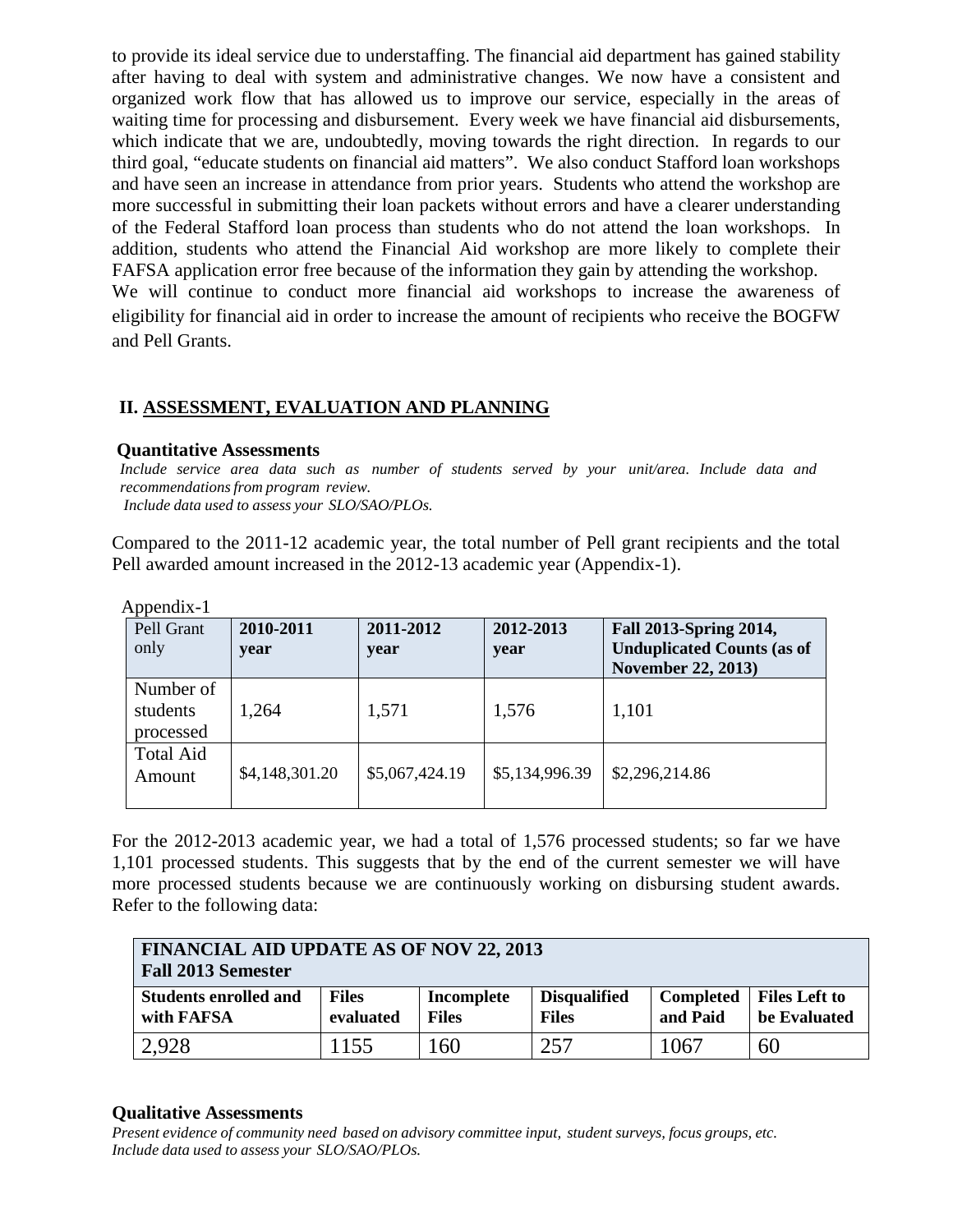We would like to develop surveys and data collection methods to ensure that we are accurately measuring our SLO's.

# **Identifying Strengths, Weaknesses, Opportunities, and Limitations**

### **Strengths**

*What are the STRENGTHS of your unit/area?*

Strength of the Financial Aid Department is our separate behind-the-scene space devoted to processing our paperwork and handling the intricate details involved with obtaining our funds from the federal and state agencies and meeting our reporting requirements to these same funding sources. By being able to focus on the paperwork and data entry/receiving operations with no student interference/distractions, this part of our operation has become much more efficient, and less prone to errors than ever before. Being more efficient, we are better able to serve our V.I.P.

### **Weaknesses**

*What are the current WEAKNESSES of your unit/area?*

We currently use two separate computer software systems to complete financial aid files. This requires manually printing out documents and hands-on reviewing of students' files. In addition, students must visit our front counter to find out the status of their file instead of being able to access the information through their Passport account. The lack of an automatic system such as automatic phone calls, electronic imaging system cost impacts on both staff and students since it slows down the process. We need a bigger office space, supplies and file storage, computer room for FA workshops and a better front counter set up area.

## **Opportunities**

*What are the OPPORTUNITIES in your unit/area?*

The district is in the process of acquiring new software that is compatible with our current PeopleSoft/Prompt system in order to automate our processing procedures. Our campus is located in the heart of the City of Berkeley and is easily accessed by several different types of public transportation. Our location affords students a high level of ease to access our campus, especially students with disabilities.

### **Limitations**

*What are the current LIMITATIONS of your unit/area?*

Our limitations are in the areas of space. The current physical front desk set-up does not address the issue of students standing in line. During peak enrollment we experience a "bottleneck" phenomenon due to the proximity to the Cashiers Office and Admission. The students have no room to line up for services and when they do the lines become enmeshed. Our staff must consistently manage the line to ensure that they do not get tangled, create a fire hazard, and allow access for wheelchairs. Front counter set up station is another area that limits our efficiency. There is distance from the financial aid counter to the main financial aid office. Our staff need to spend longer time to locate students' financial aid files and to discuss financial aid issues with specialists if needed also we need to have more temporary staff to cover the front counter to serve our students in a faster and inefficiency ways during the peak enrollment time.

# **Additional Planned Educational Activities Towards FTES, Student Success, Persistence, and Completion**

*Describe your unit/area's plan to meet district FTES target and address student success, persistence, and completion, especially for unprepared, underrepresented, and underserved students. (see Student Success*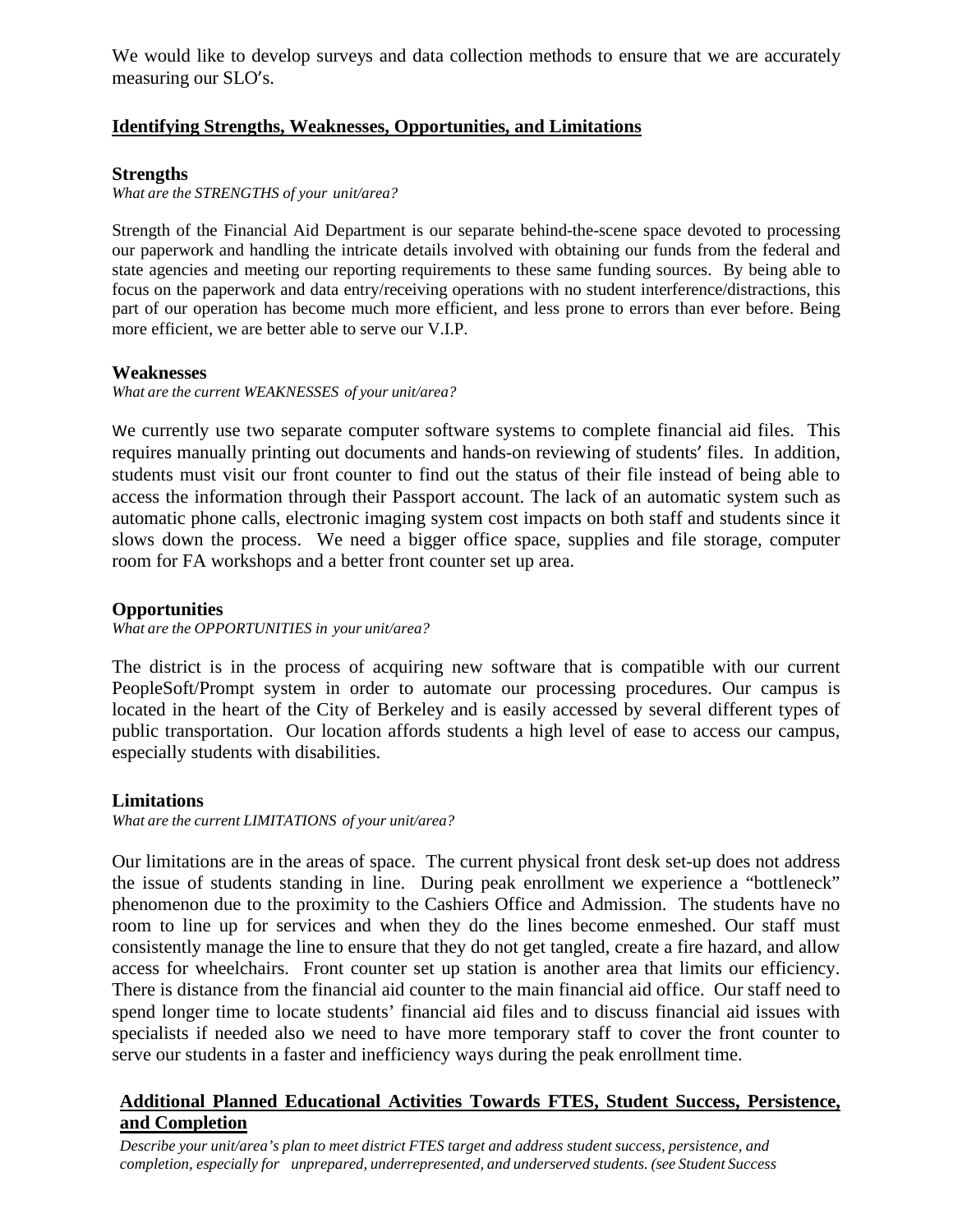## **Meet District FTES Target for AY2013-2014 of 18,830**

We begin to process fall financial aid awards in May which is 3 months prior to fall classes starting. This early reviewing and packaging encourage students to attend our college.

### **Increase Student Success**

Berkeley City College Success Outcome Measures Financial Aid- Fall 2010 (Course status: Credit)

|                      | All Enr | <b>Success</b> | <b>Success</b><br>Rt |
|----------------------|---------|----------------|----------------------|
| Total<br>enrollments | 15,095  | 9,520          | 63.1%                |
| Non Fin. Aid         | 7,934   | 4,962          | 62.5%                |

| $7161*$<br>63.7%<br>ᄄᄄᅇ<br>Fin.<br>, JJU |  |
|------------------------------------------|--|
|------------------------------------------|--|

#### **Increase Persistence**

.

Percentage of degree and/or transfer-seeking students who enroll in the first three consecutive terms. This metric is *considered a milestone or momentum point, research shows that students with sustained enrollment are more likely to succeed.*

# **Berkeley City College Persistence Outcome Measures Financial Aid**

**Note:** Persistence Rate is defined as the percentage of students enrolled in at least one class at the college at fall census of the cohort year who were then enrolled in at least one class on the following fall opening day in District. Source: Berkeley City College Instructional Review. Retrieved October 15, 2012. <http://web.peralta.edu/indev/research-data/documents/>Students who received financial aid persistence rate

| <b>FALL 2009</b> | fall 09 | fall 10 | Persistence rate |
|------------------|---------|---------|------------------|
|                  | 2,628   | 1,461   | 55.6%            |
| <b>FALL 2010</b> | fall 10 | fall 11 | Persistence rate |
|                  | 3,233   | 1,700   | 52.6%            |
| <b>FALL 2011</b> | fall 11 | fall 12 | Persistence rate |
|                  | 3,318   | 1,809   | 54.5%            |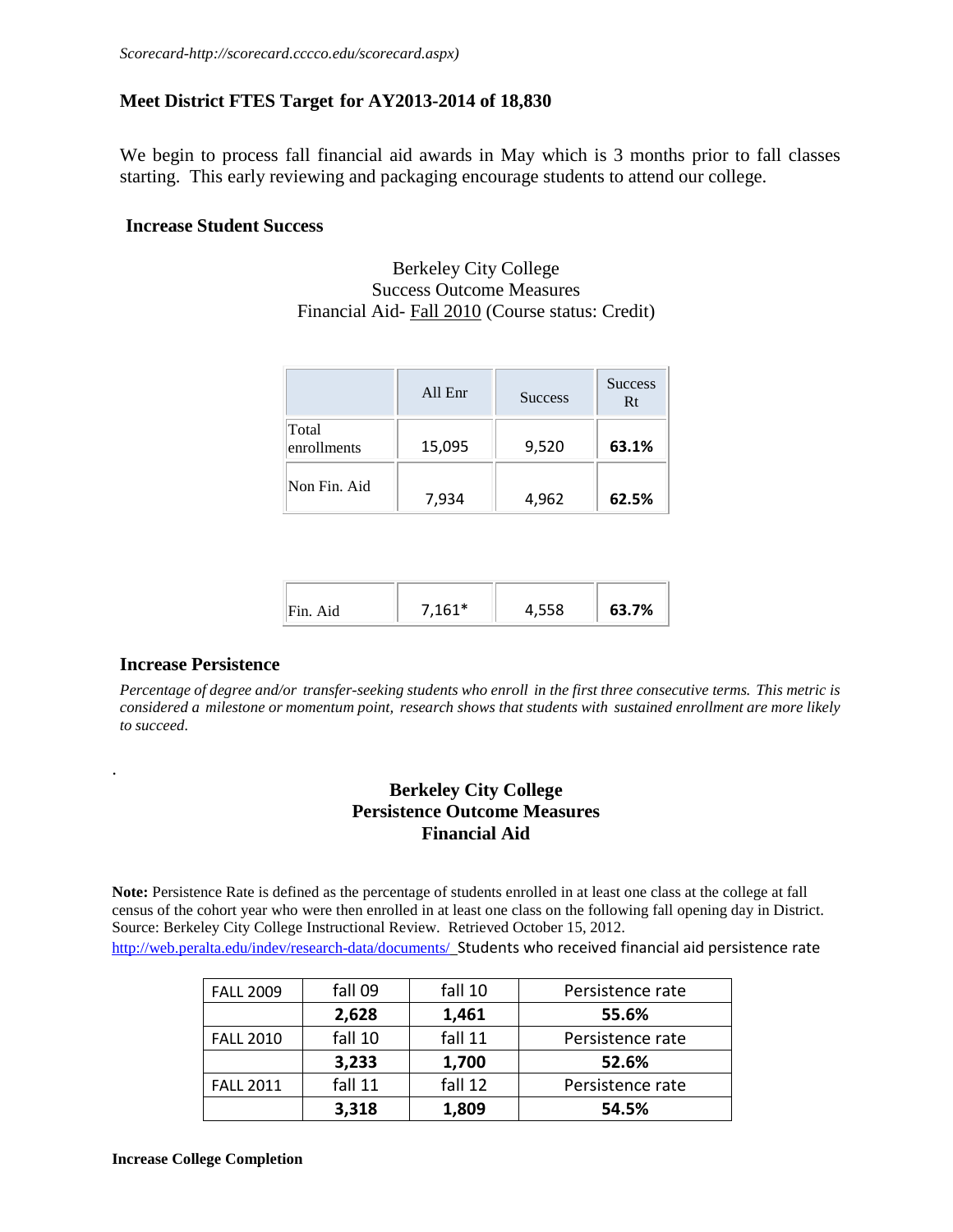*Percentage of degree and/or transfer-seeking students who complete a degree, certificate or transfer related outcomes.*

We do not have any current data that correlates students who receive financial aid and their completion of a degree, certificate, or transferring.

# **III. RESOURCE NEEDS**

### **Human Resource/Personnel**

*Please describe any human resource/personnel needs for your unit/area.*

We currently have: 1 FTE permanent full-time classified Clerical Assistant II, .75 FTE permanent part-time (11 month, 30 hours) classified Clerical Assistant II, 3.0 FTE Specialists, and 1.0 FTE full-time Supervisor.

# **Equipment**

We currently have: 2 tablets 18 monitors 8 PC computers, 4 laptops 2 scanners 6 printers and 1 copier machine/fax machine Filing equipment consists of filing cabinets.

# **Narrative:**

Describe the current staffing level in relation to the relative need for effective delivery of your unit/area's programs *and services.*

*Discuss any current position vacancies, the need for additional personnel, the need for permanent faculty/staff instead of adjunct/hourly personnel, etc.*

Describe implications of the current staffing level in your unit/area to overall service delivery

We have made great strides in staffing our operation. Currently, we have 5.75 regular classified staff members. This is an increase from 4.5, previously. We have three full-time Specialists, one full-time Supervisor, one full-time Clerical Assistant II, and one part-time 11 month, 30 hours Clerical Assistant II. In order to serve students more efficiently, we need to further increase our staffing. Converting the part-time Clerical Assistant II to full-time is necessary for adequate front counter coverage. Also creating a new position for a full-time Placement Assistant would increase the productivity of the office. In addition, we have four student workers who help with scanning, filing, shredding obsolete material, and label making. We supplement our staffing needs with hourly workers who are limited to 65 days, this creates a significant amount of turnover in personnel. Each time a new 65 day hourly employee is hired they must be trained. Providing accurate information to the student is critical for our operation and we are severely limited by the amount of time spent on training new part-time staff. Adequately trained staff is critical to provide good service to our students, but also to limit financial liability to the institution. If, administration of federal and state funds do not comply with regulations the institution may be required to pay financial Penalties. Staff stability is also critical to the continued success of the office. Constant use of temporary staff creates additional training demands on limited permanent staff and takes time away from serving our students.

# **Human Resource/Personnel**